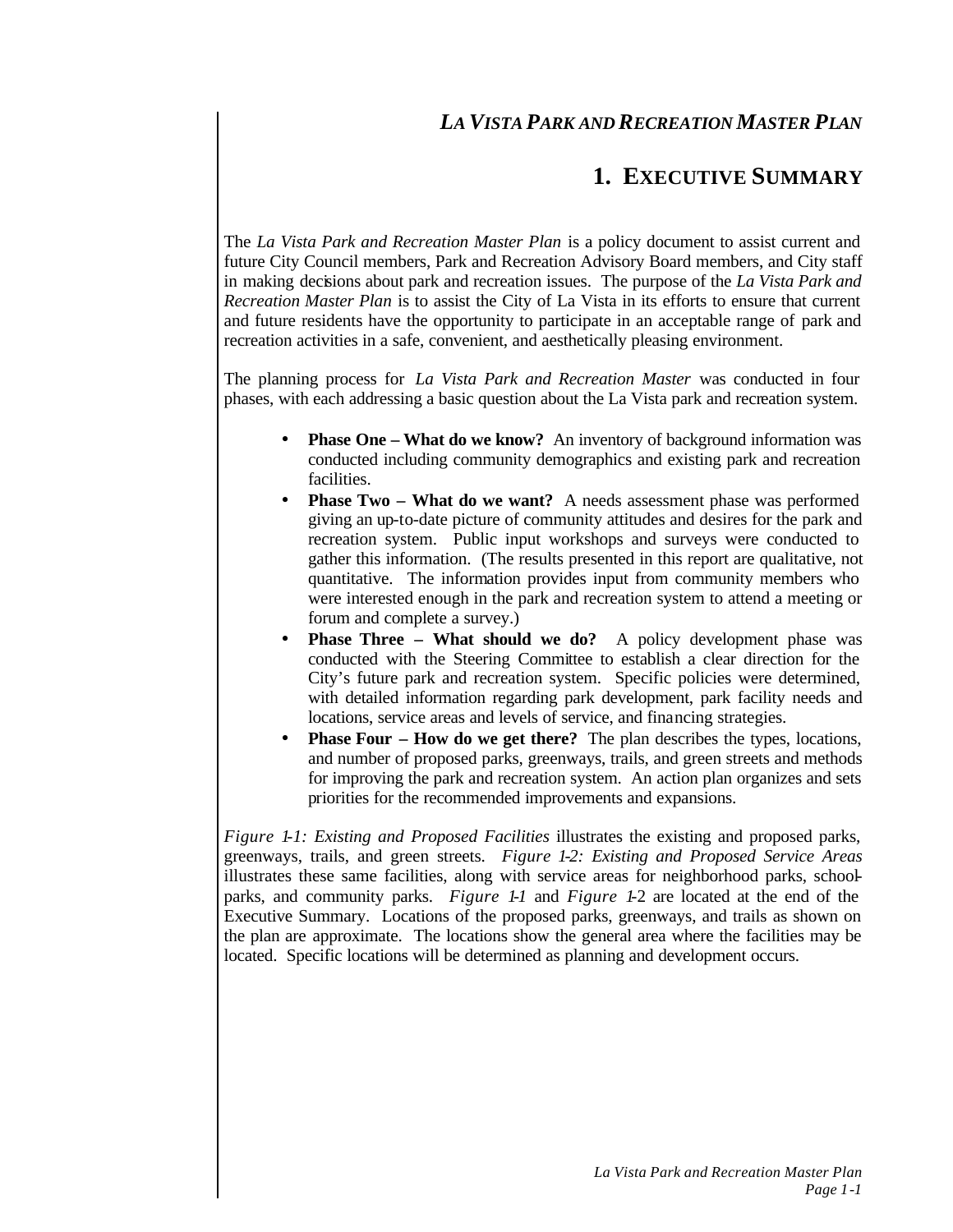# **INVENTORY AND ANALYSIS OF THE EXISTING PARK AND RECREATION SYSTEM**

*WHAT DO WE KNOW?*

The City of La Vista, according to the 2000 Census, has a population of 11,699 persons. The projected full build-out for 2015, including the entire study area, is 37,821 persons. This projection assists in determining the amount of additional parkland, recreation facilities, and recreation programs needed for the community in the year 2015.

The City of La Vista has nineteen existing park facilities, for a total of approximately 149 acres of parkland. Park facilities range in size from Eberle/Walden Park, which is 0.06 acres, to La Vista Soccer Complex, which is 34 acres.

During the inventory and analysis phase, each park was rated according to its condition and capacity. The condition of the park is a subjective analysis of the landscape and physical components of the park. The capacity of the park reflects the ability of the park facility to

receive or absorb users to the quantitative and qualitative extent intended by its classification. Overall, the majority of parks rated in "good" condition and "under" capacity.

The existing park and recreation system was analyzed by examining the existing park sizes, service areas, and levels of service. Existing mini-parks range in size of 0.06 areas to 2.5 acres, with the average size being 1.33 acres. Existing sports complexes range in size from 6 acres to 34 acres, with the average size being 20.20



*Trail in Mayor's Park*

acres. Existing special use facilities range in size from 1.85 acres to 30 acres, with the average size being 15.93 acres. In the existing system, there is only one neighborhood park, at 2.6 acres, and one community park, at 19.5 acres. The existing service area for mini-parks is a  $\frac{1}{4}$  mile radius, for neighborhood parks is a  $\frac{1}{4}$  mile radius, and for community parks is a 2 mile radius. The existing level of service for mini-parks is 1.25 acres per 1,000 residents, for neighborhood parks is 0.22 acres per 1,000 residents, and for community parks is 1.67 acres per 1,000 residents. If sports complexes are included with community parks, the level of service is 8.57 acres per 1,000 residents. According to the National Recreation and Park Association guidelines, La Vista has a surplus number of acres dedicated to mini-parks, a deficit number of acres for neighborhood parks, and a deficit number of acres for community parks. When sports complexes are included with community parks, there is a surplus number of acres.

In terms of recreation facility surpluses and shortages, community input was the gauge of how the NRPA national standards/guidelines fit the local community. In La Vista, some facilities found to be "short" according to these guidelines were not identified as such in the workshops or community survey responses, while the reverse was true in other instances. Current facility shortages include badminton courts, formal baseball diamond, 9-hole par 3 golf course, 18-hole golf course, golf driving range, handball/racquetball court, horseshoe courts, ice hockey rink, shuffleboard, swimming pool/aquatic center, hard surfaced multi-use trails, low impact surfaced hiking trails, wading/splash pool, playfields, restrooms, shelters, and picnic tables.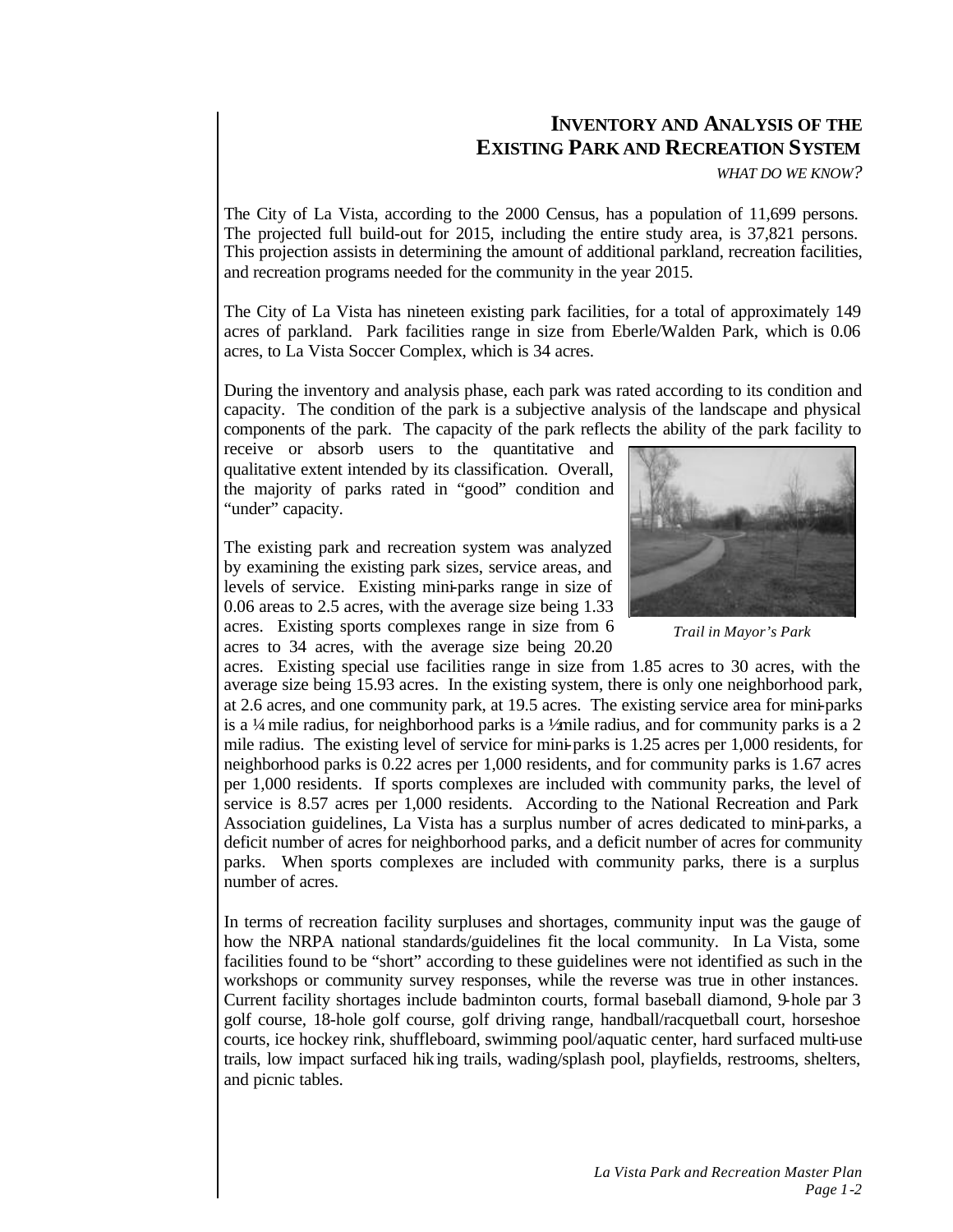## **NEEDS ASSESSMENT**

*WHAT DO WE WANT?*

To respond to community needs and desires, La Vista residents were involved throughout the development of the *La Vista Park and Recreation Master Plan*. Input from La Vista park users and citizens was gathered through public input meetings, forums, and presentations, and through surveys.

The public input meetings, forums, and presentations involved individuals and organizations from throughout La Vista and the surrounding area. Some of the major strengths of the existing park and recreation system identified by participants included: the quality and



*Focus Meeting*

number of existing facilities, variety in programs and facilities, well-organized leadership and operations, and generous community support. Some of the major weakness of the existing system included: facility shortages, limitations of support, meeting current needs, and meeting future needs.

Additional information from community members was gathered through surveys. The majority of survey participants were satisfied

with the number, quality, and maintenance of park and recreation facilities in La Vista. The

majority of survey participants were also satisfied with the number and variety and quality of park and recreation programs in La Vista. Approximately 52% stated La Vista does not have enough park space, 48% stated there was just the right amount of park space, and 3% stated there is too much park space.

Things that participants liked best about the pool included good staff and operations, the pool size and depth, a safe place to visit, and it's clean and well-maintained. Things that participants would like changed about the pool included having a deeper and bigger pool, more pool activities, and more diving boards.

The public input process validates the planning process by gathering input from a diverse cross-section of park and recreation users and community members. By continually involving the public, the *La Vista Park and Recreation Master Plan* responded to the needs and desires of the public and is supported by the residents.

## **POLICY DEVELOPMENT**

*WHAT SHOULD WE DO?*

Based on community input and knowledge of local conditions, the Steering Committee and consultants developed a series of policies pertaining to the La Vista park and recreation system. The main topics of these policies included where to build park, what users can do in the parks, how users can get to the parks, how to maintain and patrol the parks, and how to pay for the system. A summary of the main policies is provided below.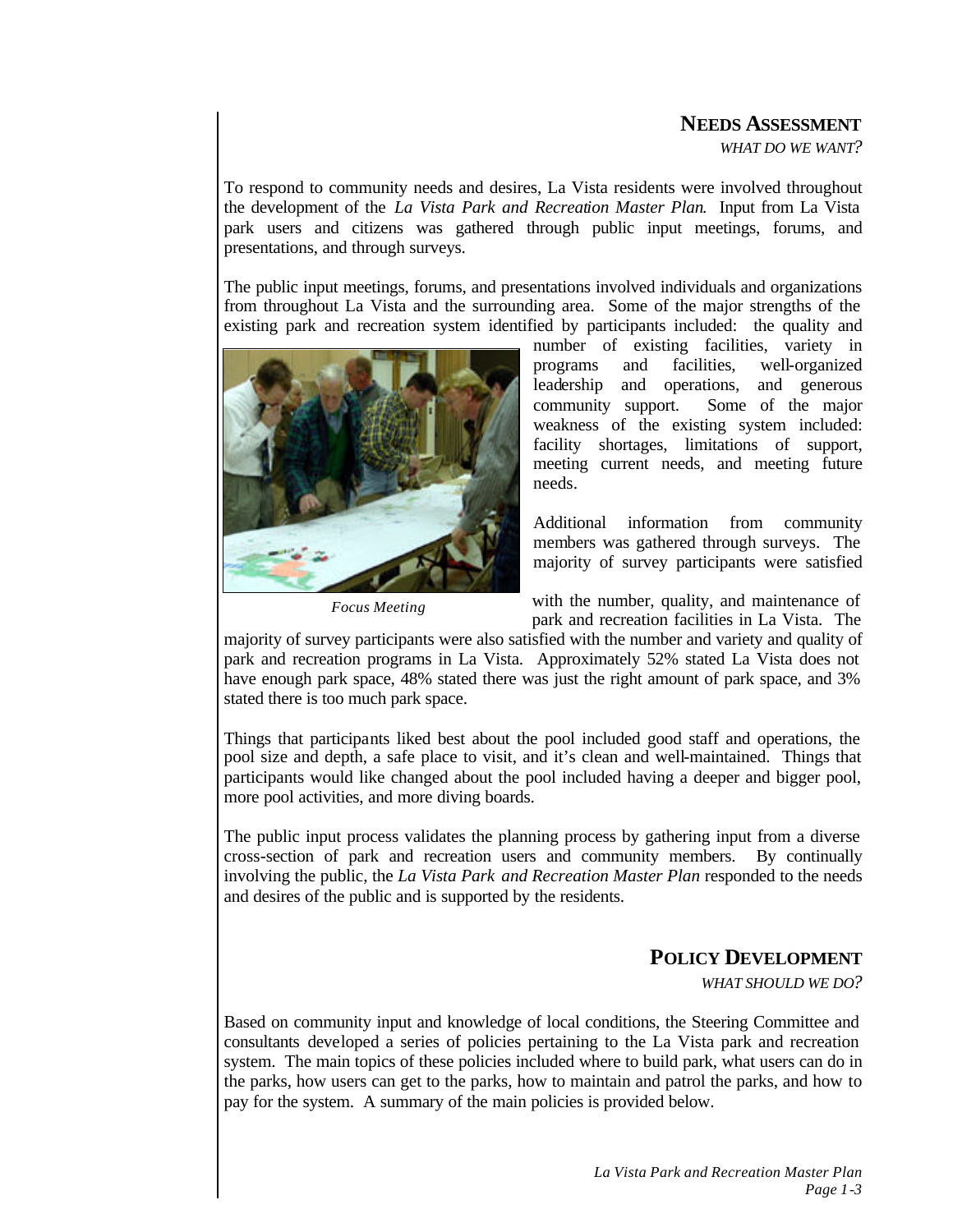## **Where to Build Parks**

- Parks should be distributed geographically, so all residents have reasonable access to a park and recreation facility.
- The City should incorporate existing subdivision parklands and trails into the public system.
- Parks need to provide a sense of openness to promote a public, safe, and secure feeling. Parks need to provide distinguishable entrances that promote easy access into the park.
- Periodic assessment by the City of community needs and wants through public input/involvement will provide opportunities to respond to residents' desires.

### **What Users Can Do in the Parks**

- The City should have sufficient park classifications (including mini-parks, neighborhood parks, community parks, large urban parks, school-parks, special use facilities, sports complexes, natural areas, and greenways/trails) to satisfy the different recreational needs of the community.
- Park and recreation facilities should be ADA-compliant.
- Active and passive uses shall be suited to the park classification and structure of the particular park.
- Uniqueness of each park shall be encouraged, while also providing a sense of community throughout the system.

#### **How Users Can Get to the Parks**

- Provide safe access to all parks, through the use of crosswalks, signals, and/or traffic calming devices. Where possible, connect all parks and make them accessible through the use of trails and greenways.
- To provide a unified and complete system, green streets should be provided.



*Ardmore Park*

- Safety on multi-use trails shall be increased through the use of signage, education/safety programs, and
- appropriate trail widths and site distances.
- The La Vista trail system shall be coordinated with surrounding entities to ensure a complete surrounding trail network in the area.

#### **How to Maintain and Patrol the Parks**

- Parks shall be maintained at a level appropriate to the use, site, and management.
- Personnel who have background experience and knowledge in horticulture, forestry, and landscape architecture should be utilized for initial implementation and upkeep of the design, planting, and maintenance.
- The possibility of expanding the neighborhood watch program for the parks should be explored.
- In park property, all animals must be under the control of a person competent to restrain and control the animal by leash, cord, chain, or other similar restraint.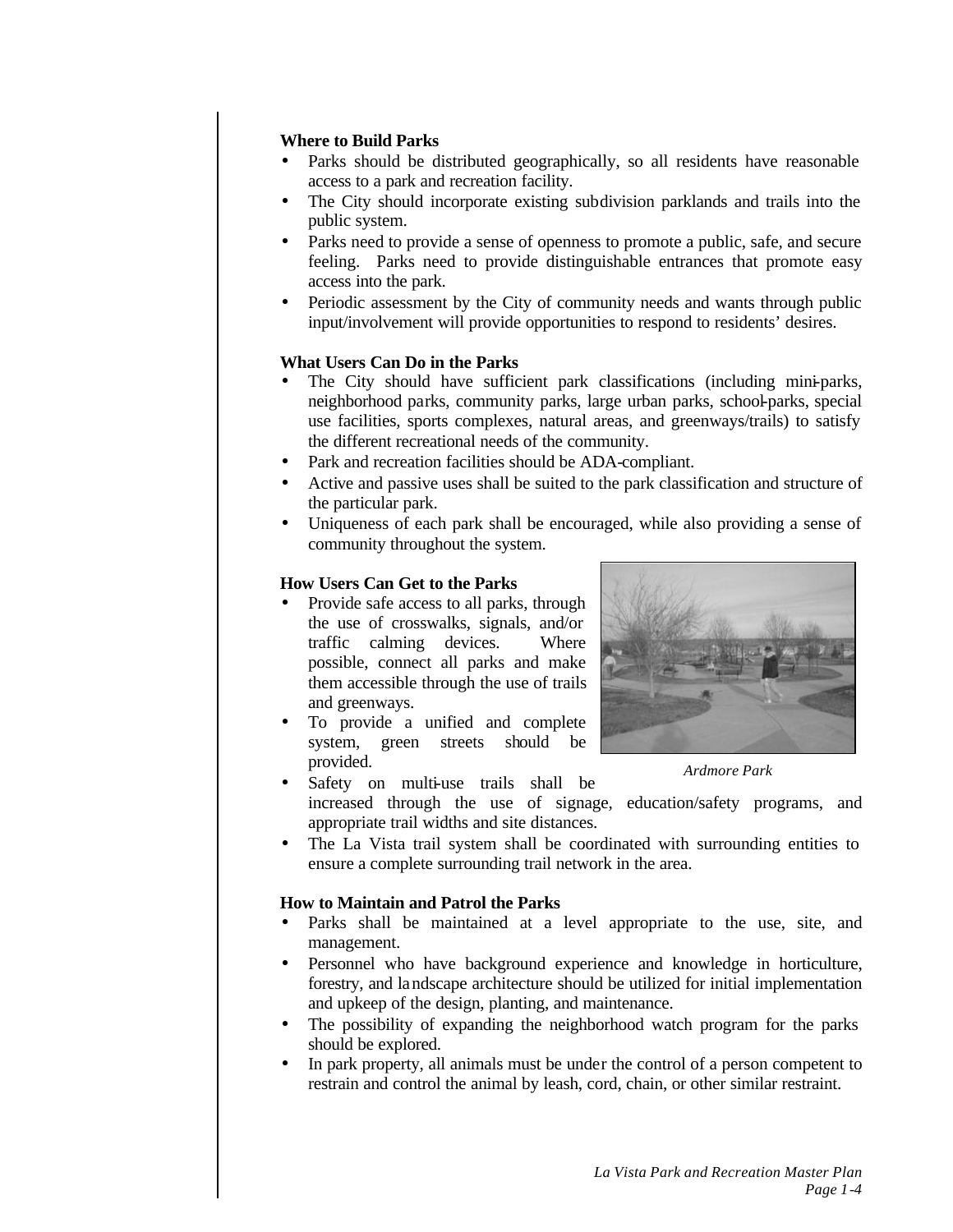## **How to Pay for the System**

- The City shall pursue all possible sources of revenue, including public/private funding, general fund, general obligation bonds, corporate support, new or higher user fees, and grants.
- Before major improvements are pursued, staffing, maintenance, and upkeep requirements should be evaluated.
- General cooperation between government agencies and departments should be encouraged to support the park and recreation system.
- Recreational opportunities offered by the private sector should be encouraged and facilitated by the City whenever possible.

Based on background information and research, implementation guidelines for future park planning development were established. Mini-parks should be  $2.500$  square feet to 1 acre, have a service area of a  $\frac{1}{4}$  mile radius, and a level of service between 0.25 and 0.5 acres per 1,000 residents. Neighborhood parks should be 5 to 10 acres, have a service area of a  $\frac{1}{2}$ mile radius, and a level of service between 1 to 2 acres per 1,000 residents. Community parks should be between 30 and 50 acres, have a maximum service area of a 3 mile radius, and a level of service between 5 to 8 acres per 1,000 residents. Sports complexes should be greater than 25 acres, school-parks should typically range in size from 5 to 20 acres, and large urban parks should be greater than 50 acres. Service area and level of service guidelines were not established for sports complexes, school-parks, or large urban parks.

# **RECOMMENDATIONS**

*HOW DO WE GET THERE?*

Recommendations for the park and recreation system consist of four main topics.

- 1. **Parks and Facilities** Recommendations for existing and proposed mini-parks, neighborhood parks, community parks, special use facilities, sports complexes, school-parks, and large urban parks
- 2. **Greenways, Trails, and Linkages** Recommendations for corridors for greenways, trails along greenways, and trails along streets
- 3. **Tree Plan** Recommendations for green streets, trees within parks, species to plant, and planting guidelines
- 4. **Recreation Activity Plan** Recommendations for improving and enhancing the recreation system

#### **Parks and Facilities**

**Mini-Parks.** Mini-parks address limited, isolated, or specialized recreational needs at small sites in heavily developed areas and at sites with unique recreational opportunities.

In addition to the existing mini-parks of Apollo Park, Ardmore Park, Camenzind Park, Central Park – Mini-Park, Champion Park, City Park – North Mini-Park, City Park – East Mini-Park, and Memorial Children's Park, two mini-parks are proposed. Stoneybrook South Park is an existing/developed subdivision park that should be incorporated into the public system. Giles Corner Park is to be located in a subdivision that is currently being planned.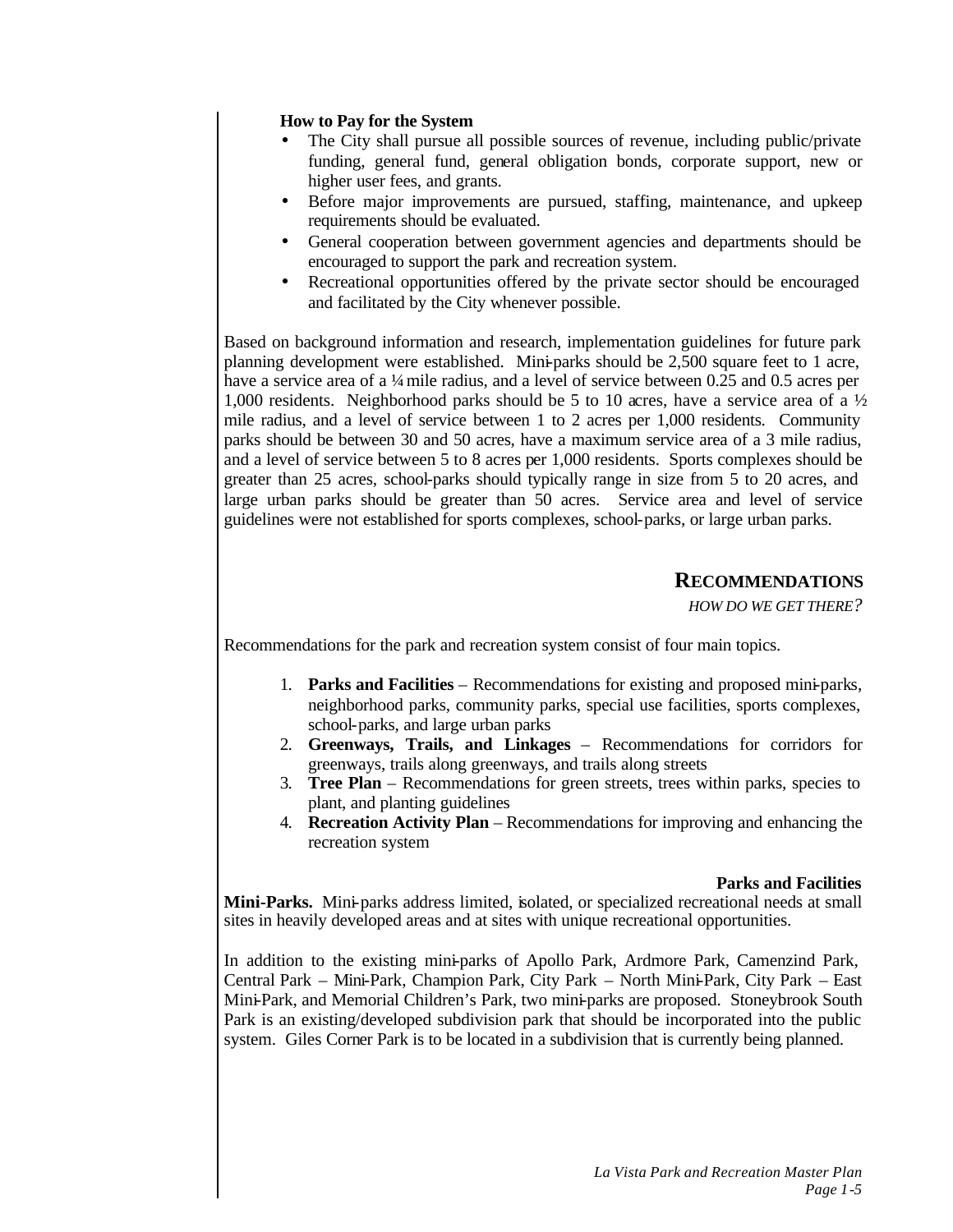**Neighborhood Parks.** Neighborhood parks serve as the recreational focus of the neighborhood, offer a balance of active and passive recreation activities to neighborhood residents, and provide facilities within walking distance of their homes.

There are sixteen neighborhood parks in the proposed plan. Of these parks, one is an existing neighborhood park, another is an existing mini-park that will be combined with



*Jaycee Park*

school facilities to create a neighborhood school-park, and the remaining fourteen parks are either new parks or existing subdivision parks that are not currently in the public system. Of these fourteen parks, La Vista West Elementary School-Park, La Vista Jr. High School-Park, and Portal Elementary School-Park are new parks proposed in conjunction with a school facility. Existing subdivision parks that should be incorporated into the public system include Southwind Park, East Park, West Park/Southridge Meadows Park, Meadows Park and Swimming Pool, and Millard Neighborhood Park. New

parks include 100<sup>th</sup> Street Park, Centennial Park, Harrison Hills Park, Willow Creek Park, and 152nd Street Park.

**Community Parks.** Community parks provide for active and passive recreational needs of several neighborhoods that are easily accessible by automobile or public transit. This category allows for group activities and other recreational opportunities not feasible at the neighborhood park level.

There are two community parks in the proposed plan. Central Park is an existing community park located in the eastern part of the community. Millard Community Park is an existing subdivision park that should be incorporated into the public system. This park is located in the western part of the community.

**Special Use Facilities.** Special use facilities provide for recreational, cultural, and/or educational activity focused on a single purpose use and are easily accessed from anywhere in the community.

Special use facilities in the proposed plan include La Vista Falls Golf Course, Municipal Pool, La Vista Community Center, Eberle/Walden Park/Access, and Hollis Park. These are all existing facilities. Eberle/Walden Park/Access and Hollis Park were classified as miniparks during the inventory phase. Due to their uniqueness and proposed recommendations for each site, they have been reclassified as special use facilities.

**Sports Complexes.** Sports complexes consolidate heavily programmed athletic facilities and associated fields at larger and fewer sites strategically located throughout the community.

According to the proposed plan, there are six sports complexes. Of these, City Park, Kelly McMahon Field, La Vista Soccer Complex, and La Vista Sports Complex are existing facilities. The La Vista Sports Complex North Expansion and La Vista Sports Complex South Expansion are proposed facilities.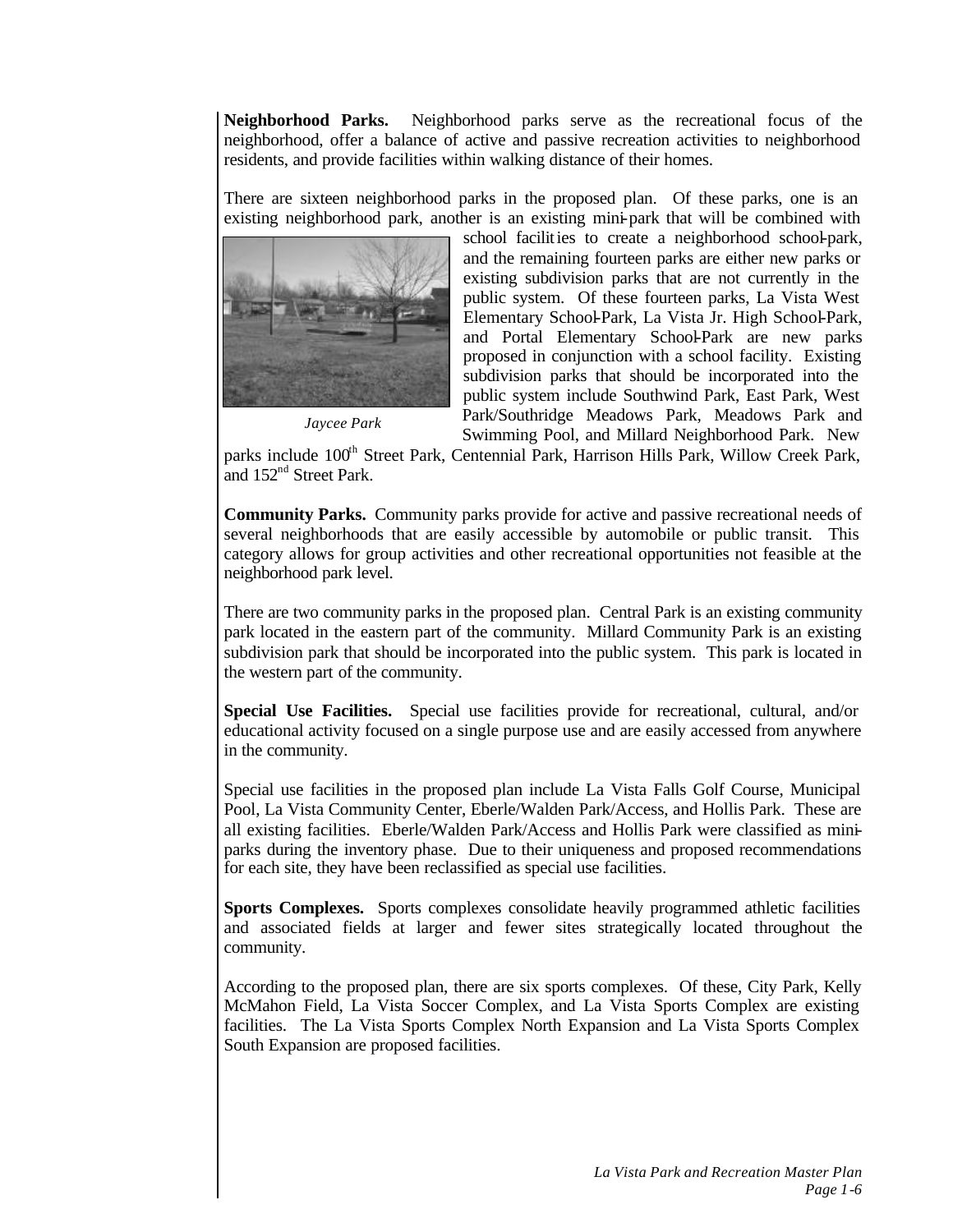**School-Parks.** School-parks provide for efficient and cost effective park and recreation facilities by combining school district and municipal resources at a single site so both public agencies benefit by sharing the use of land and facilities.

The proposed plan identifies four proposed school-parks, including Mayor's Park/G. Stanley Hall Elementary School-Park, Portal Elementary School-Park, La Vista West Elementary School-Park, and La Vista Jr. High School-Park. All of these parks are proposed to be neighborhood parks in conjunction with a school district facility.

**Large Urban Parks.** Large urban parks provide for active and passive recreational needs of the entire community by preserving large open spaces that can accommodate recreation activities not feasible within smaller park classifications and are easily accessible by automobile or public transit.

One large urban park is proposed, La Vista Commons. This park is to be located in the center of La Vista, on a large triangular tract. The parkland is bounded by Giles Road on the south, West Papillion Creek/abandoned Union Pacific Railroad on the east, and 120<sup>th</sup> Street on the west.

**Natural Resource Areas.** Natural resource areas provide for the preservation and utilization of significant natural resources and/or land formations for trails and other passive recreational uses and educational benefits. Although natural resource areas are not proposed at this time, Chalco Hill Recreation Area, owned and operated by Papio-Missouri River Natural Resource District, serves the community of La Vista.

## **Greenways, Trails, and Linkages**

Greenways and trails link the park and recreation system together to create a unified system. The layout of La Vista makes it feasible to use natural drainage systems and transportation systems to establish greenway and trail system networks. A greenway serves as a natural connection along a creek, drainageway, and/or vegetated corridor. Trails are proposed along greenways and streets. These provide safe pedestrian and/or bicycle travel between parks and facilities throughout the community.



*Typical Trail Cross-Section Along a Greenway*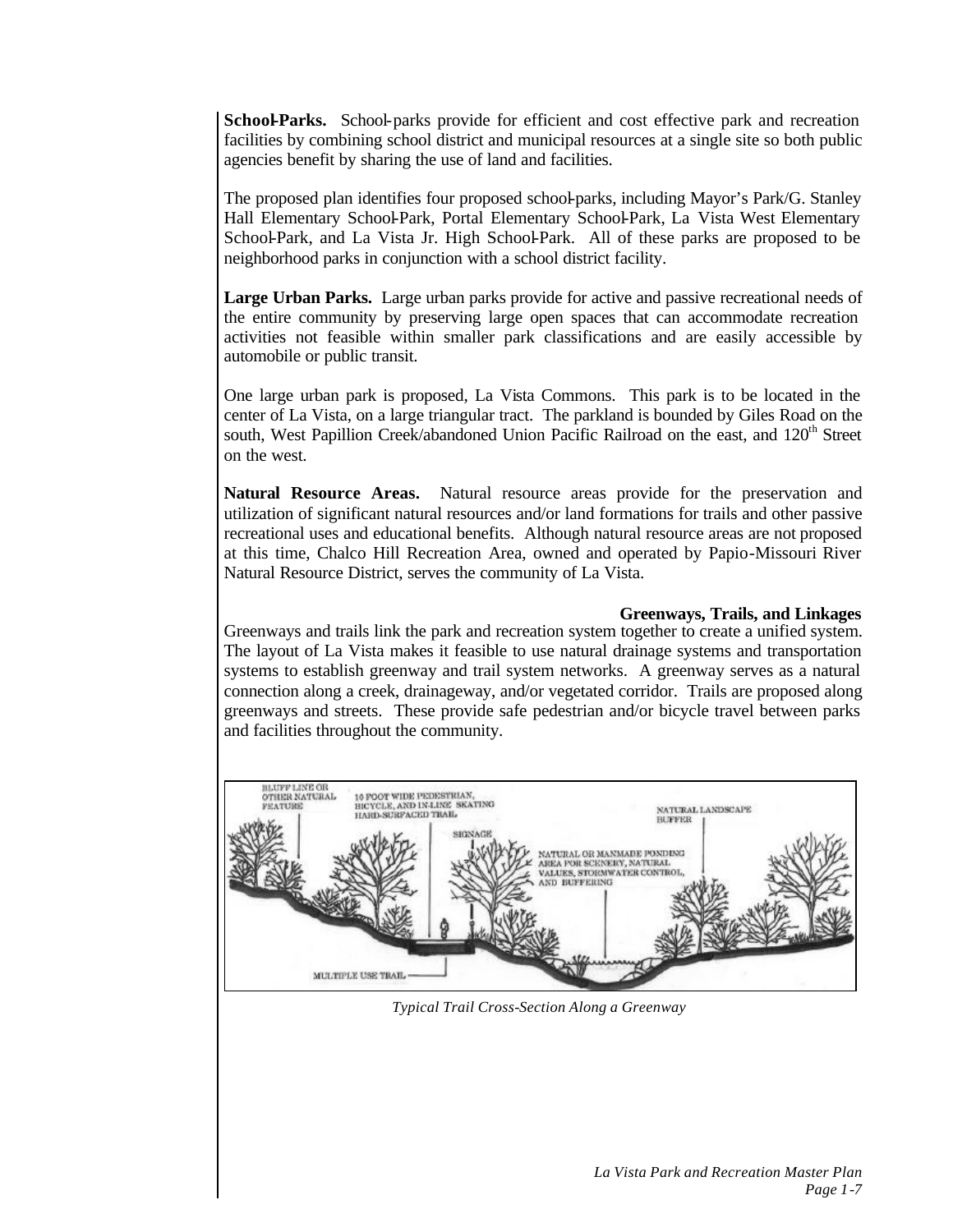Proposed greenways include Big Papillion Creek Greenway, Thompson Creek Greenway, Portal Greenway, West Papillion Creek Greenway, Hell Creek Greenway, South Papillion Creek Greenway, Chalco Greenway, and Springhill Greenway.

Proposed trails include:

- La Vista Soccer Complex to Big Papillion Creek
- Eberle/Walden Park/Access to La Vista Sports Complex
- Mayor's Park to La Vista Sports Complex
- 84<sup>th</sup> Street to Central Park
- Kelly McMahon Field/Municipal Pool to  $84<sup>th</sup>$  Street
- 100<sup>th</sup> Street Park at Harrison to RR Underpass to Giles Road
- Giles Road south to West Papillion Creek regional trail
- Centennial Road extension west to greenway
- Harrison Hills Park at Harrison to West Papillion Creek regional trail at La Vista Commons Community Park
- West Papillion Creek regional trail from Giles to Harrison
- South Papillion Creek Greenway  $132<sup>nd</sup>$   $144<sup>th</sup>$
- South Papillion Creek Greenway  $144^{\text{th}}$   $156^{\text{th}}$
- Willow Creek Park to South Papillion Creek Greenway trail
- South Papillion Creek Greenway to Giles Road
- 152<sup>nd</sup> Street Park to South Papillion Creek Greenway trail
- Springhill Park to Millard Park
- SW greenway trail to Chalco Hills trail connection
- 156<sup>th</sup> at South Papillion Creek to Millard Park trail connection

#### **Tree Plan**

The Tree Plan provides recommendations for green streets, trees within parks, recommended species, planting guidelines, and right-of-way information/ordinance. Green streets are through streets designed to extend a park-like appearance through the City and serve to

create an interconnected network of parks, recreation areas, schools, and other civic facilities. The typical green streets should be designed or redesigned over time to have one ore more of the following elements:

> One or more rows of trees along both sides of the roadway (along City right-of-way or on private property)



*Green Street Sketch*

- Space for wide sidewalks or off-street trails on one or both sides of the roadway
- No overhead utility wires that interfere with the growth of overstory trees

Green streets may include signage, maps, rest areas, benches, nodes, and landscaping. Two types of green streets are recommended for La Vista – Neighborhood Green Streets and Primary Green Streets.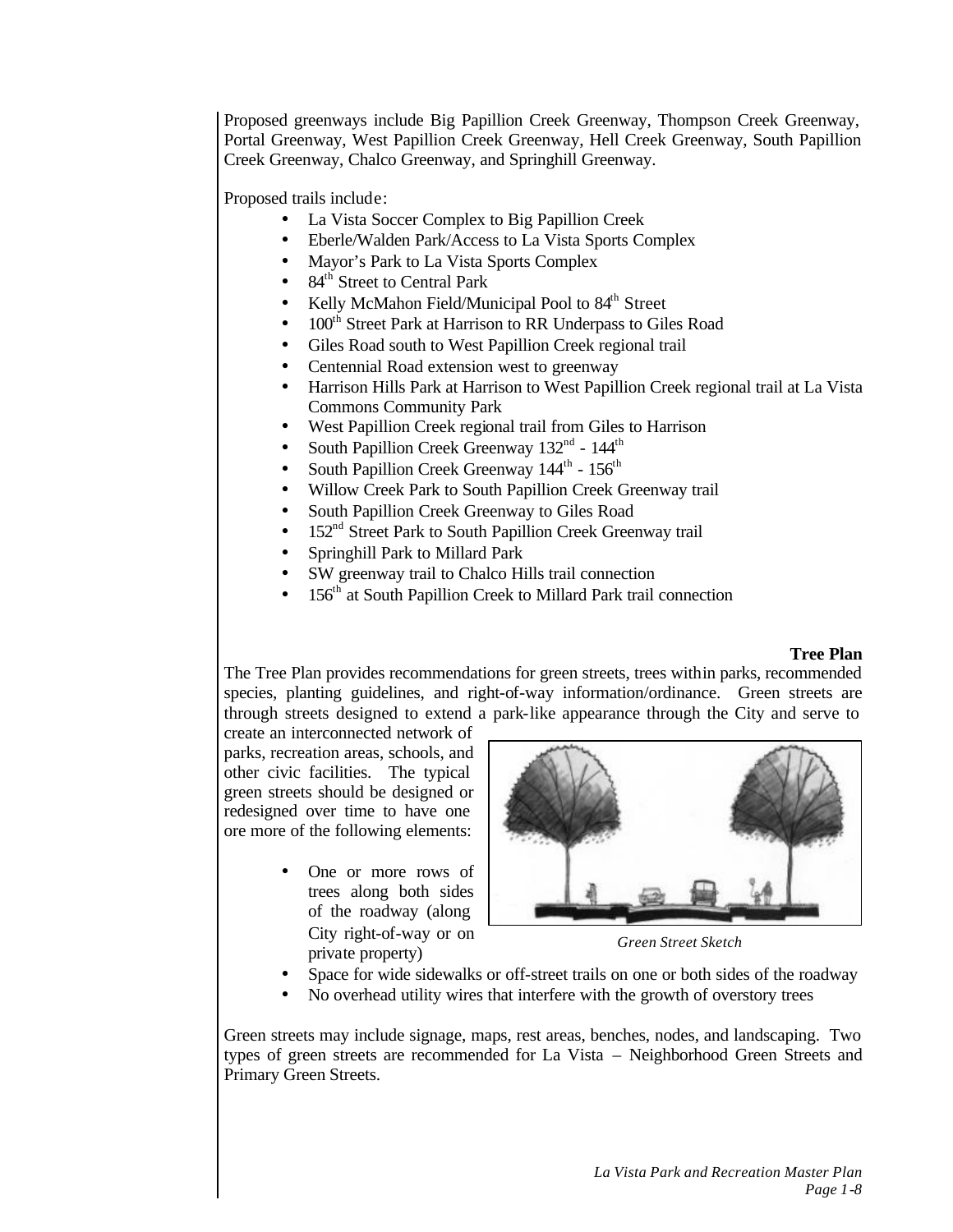Proposed Neighborhood Green Streets include:

| Along                                                        | <b>Between</b>                                                 |
|--------------------------------------------------------------|----------------------------------------------------------------|
| 66 <sup>th</sup> Street & Giles Road                         | $72nd$ - Harrison                                              |
| Josephine Street                                             | $69^{th}$ - $72^{nd}$                                          |
| Josephine Street                                             | $72^{\rm nd}$ - $78^{\rm th}$                                  |
| $78th$ Street                                                | Harrison - Park View                                           |
| Park View Boulevard                                          | $72^{\text{nd}}$ - 84 <sup>th</sup>                            |
| <b>Edgewood Boulevard</b>                                    | Park View - Giles                                              |
| Park View Boulevard                                          | $84^{th}$ - $88^{th}$                                          |
| Granville Parkway $\&$ 92 <sup>nd</sup> Street               | Brentwood (east)-Brentwood Circle (west)                       |
| <b>Brentwood Drive</b>                                       | $84^{th}$ - $92^{nd}$                                          |
| <b>Brentwood Drive</b>                                       | $92^{nd}$ - $96^{th}$                                          |
| Wood Lane Drive                                              | <b>Glenview - Park View</b>                                    |
| Valley View Drive                                            | Granville - $93rd$                                             |
| <b>Brentwood Drive</b>                                       | $84th$ - Giles                                                 |
| Centennial Road                                              | $84th$ - 100 <sup>th</sup> (extend west in future subdivision) |
| <b>Highland Boulevard</b>                                    | Harrison - S. of Chandler                                      |
| <b>Lillian Street</b>                                        | $132nd$ east to cul-de-sac                                     |
| Gertrude Street $\&$ 137 <sup>th</sup> Street                | $132nd$ - Frederick                                            |
| $135th$ Street                                               | Harrison - Gertrude                                            |
| Joseph & Josephine Streets                                   | $137^{\text{th}}$ - $144^{\text{th}}$                          |
| <b>Meadows Parkway</b>                                       | Cornhusker - Giles                                             |
| Echo Hills Drive/146 <sup>th</sup> Street/Willow Creek Drive |                                                                |
|                                                              | $144^{\text{th}} - 156^{\text{th}}$                            |
|                                                              |                                                                |

Proposed Primary Green Streets include:

| Along                              | <b>Between</b>                       |
|------------------------------------|--------------------------------------|
| <b>Harrison Street</b>             | Big Papio Creek - 168 <sup>th</sup>  |
| Giles Road                         | $72^{\text{nd}}$ - $108^{\text{th}}$ |
| Giles Road                         | $108^{th} - 126^{th}$                |
| Giles Road                         | $126^{th} - 168^{th}$                |
| • $72nd$ Street                    | Harrison - Giles                     |
| $\bullet$ 84 <sup>th</sup> Street  | Harrison - Giles                     |
| $96th$ Street                      | Harrison - Giles                     |
| $96th$ Street                      | South of Giles                       |
| $\bullet$ 108 <sup>th</sup> Street | Harrison - Giles                     |
| $\bullet$ 126 <sup>th</sup> Street | Harrison - Giles                     |
| $132nd$ Street                     | Harrison - Cornhusker                |
| $\bullet$ 144 <sup>th</sup> Street | Harrison - Cornhusker                |
| $156^{\text{th}}$ Street           | Harrison - Giles                     |

Just as green streets can help provide a unified and cohesive system throughout the community, so can the trees located with the parks. Park trees can provide numerous benefits to the park, including add value to the property, help keep the area cool, break cold winds, provide food and protection for wildlife, separate different uses, provide a screen between the park and nearby residents, and provide a buffer between the park and heavily used streets or undesirable uses. Choosing the right tree for the right location is important. Although the same few species of trees are planted again and again, there are actually many types of trees that will grow and thrive in eastern Nebraska. It is important to plant trees that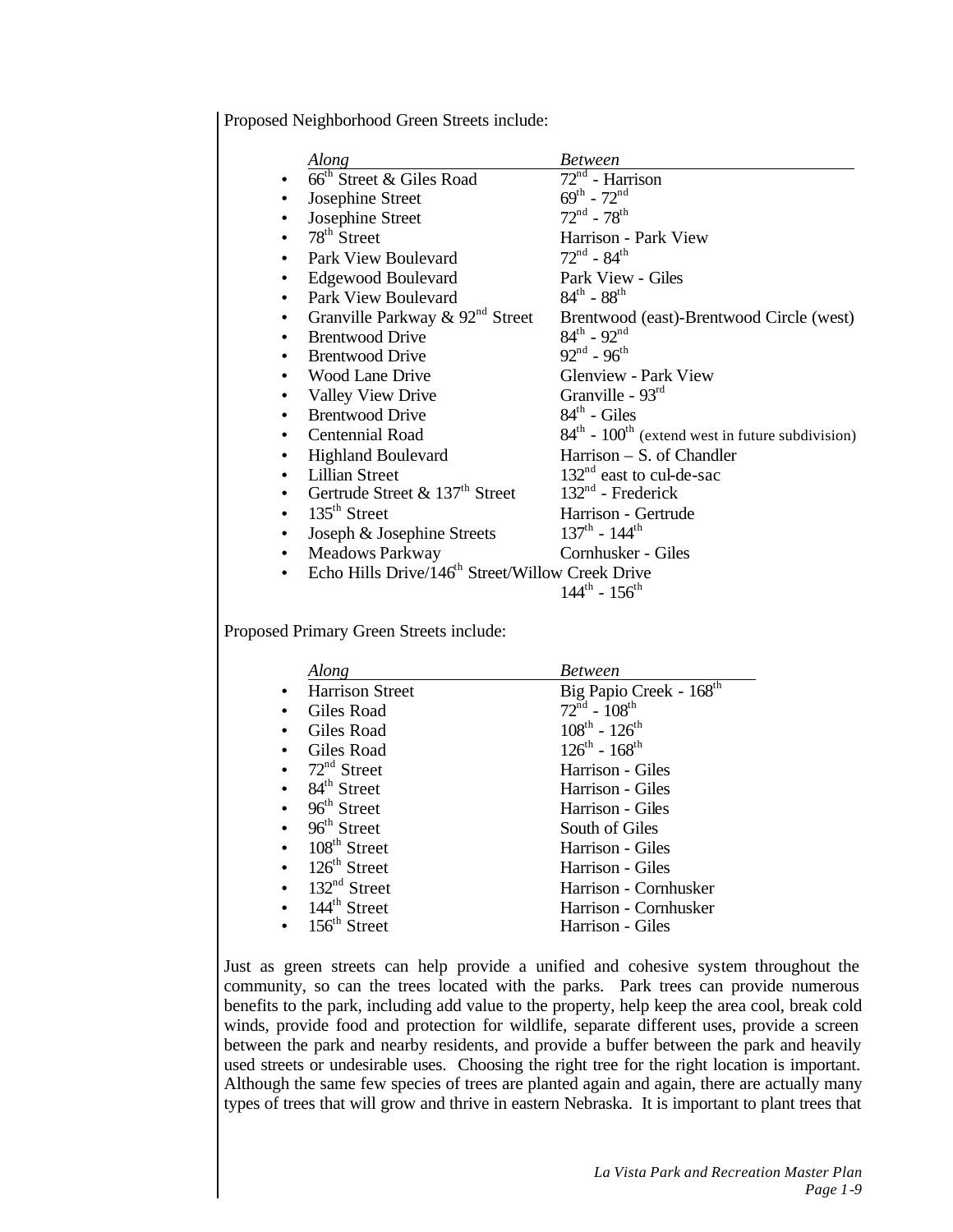have been known to survive in this area. By choosing the correct species of trees and implementing appropriate planting techniques, the trees will provide a beautiful and functional landscape for the City of La Vista.

## **Recreation Activity Recommendations**

Rapid residential development within La Vista's current corporate limits, and the potential annexation of the equally rapidly developing area west to  $168<sup>th</sup>$  Street are projected to more than triple the City's current population by 2015. This growth will have significant impact on the need to supply recreational facilities, programs, and activities for its current and future residents. Current program facility, equipment, and staffing requirements will likely triple, for example, if no additional programming is added. And it is likely that the City's residents will begin to expect that more programming be locally available, resulting in even greater requirements for facilities, programs, equipment, and staff.

The City should perform periodic surveys to assess current recreation needs and plan for future programming. To enhance community perceptions about park and recreation facilities, programs, and activities, improved and expanded communication efforts through local media consultants, web site, public service announcements, and local radio should take place.

The Community Center currently offers indoor recreation space; additional space could be used at elementary and junior high school gyms, art rooms, classrooms, and other school facilities by establishing joint use agreements. Outdoor recreation facilities that will need to be enhanced or provided over time include badminton courts, basketball courts, field hockey, ice hockey rinks, shuffleboard, swimming pool/aquatic center, trails, volleyball courts, and wading/splash pools. Additional recreation programs and activities, including cultural activities, special interest activities, senior/older adult activities, youth activities, outdoor winter activities, individual athletic activities, and team athletic activities will also need to be enhance or provided.

# **ACTION PLAN**

The Action Plan is derived from the policy and facility recommendations. It presents an orderly sequence to plan and implement improvements to existing facilities and provide for new facilities. The plan should be reviewed periodically and revised to meet the changing needs and accommodate new growth and development patterns.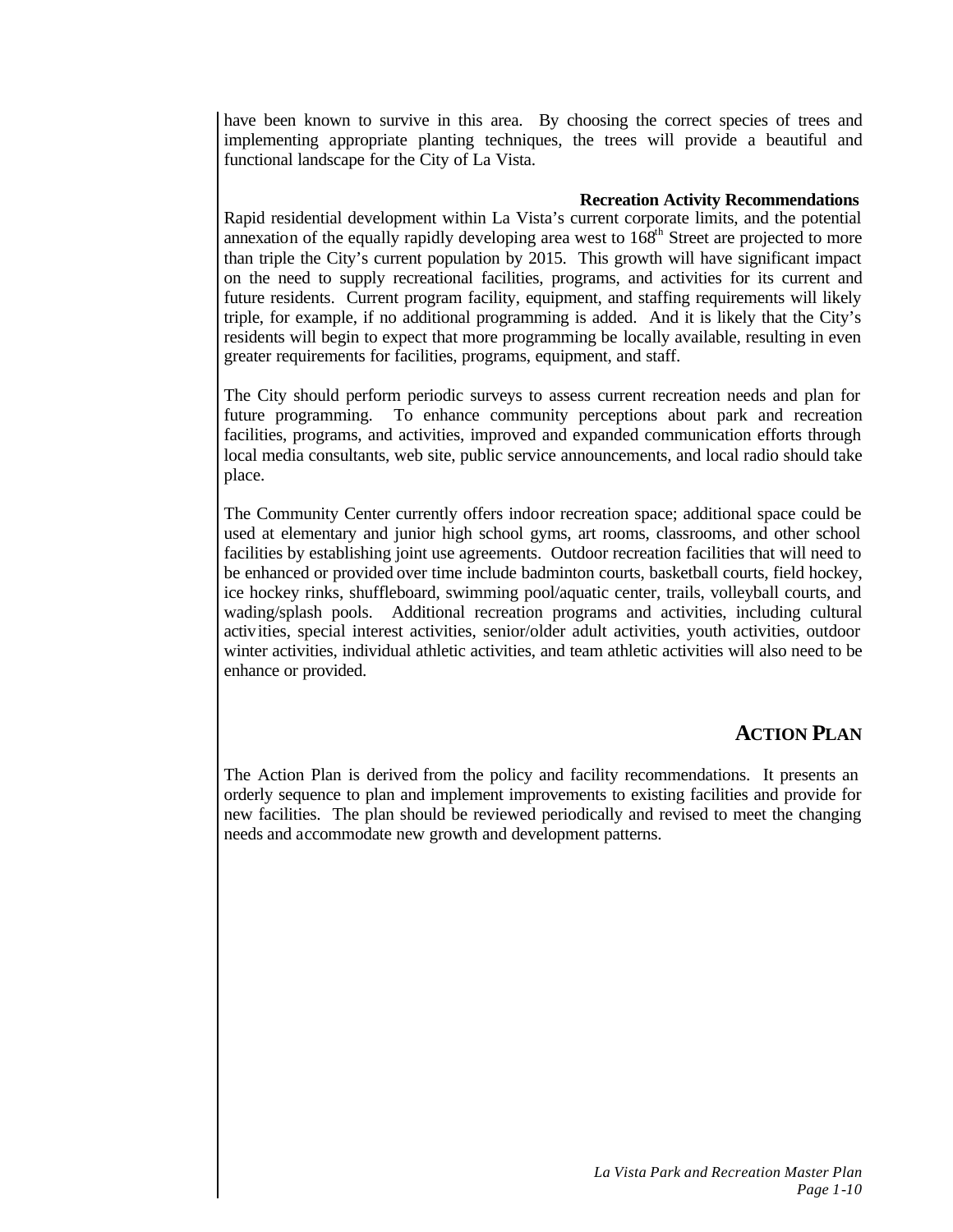*INSERT Figure 1-1: Existing and Proposed Facilities*